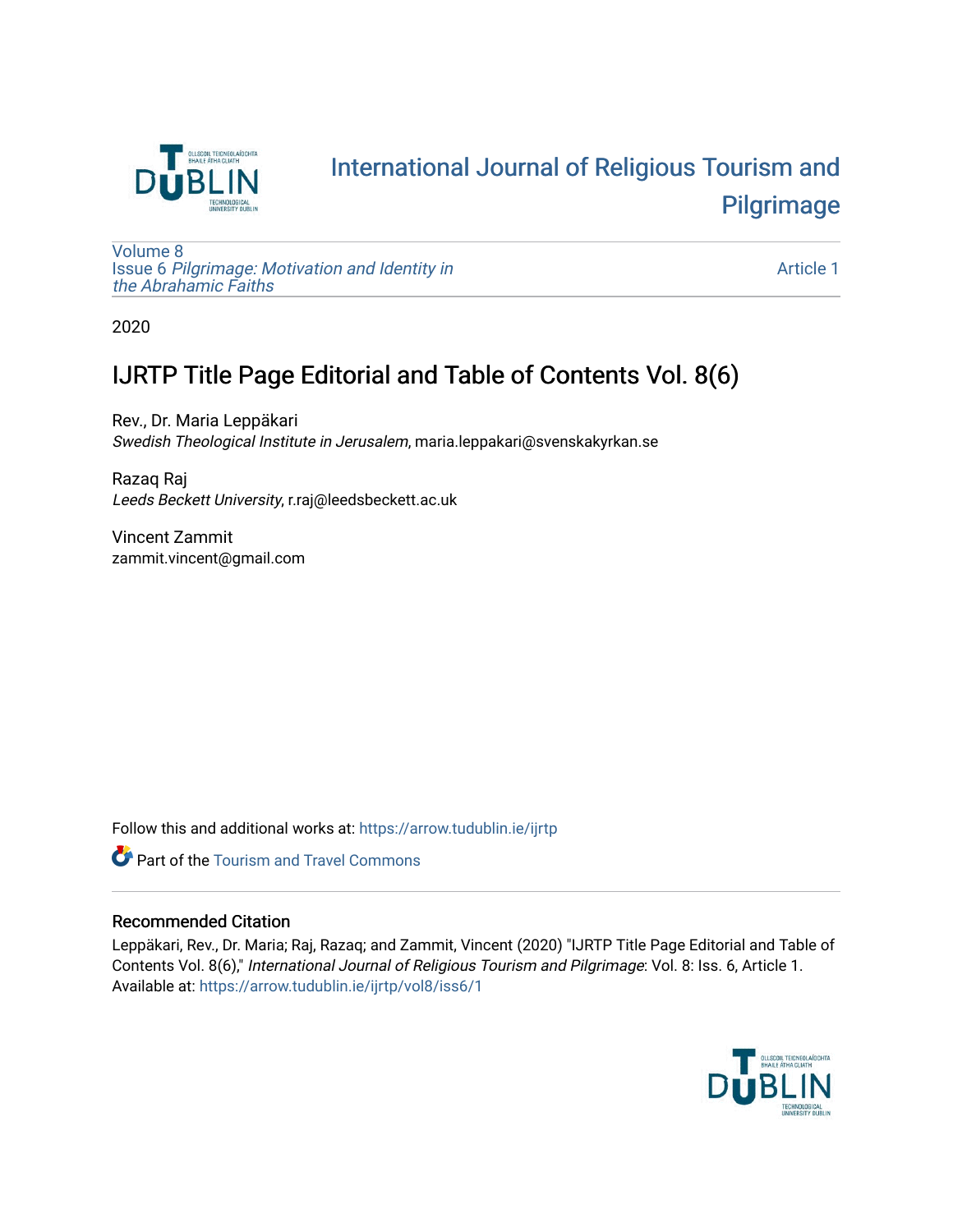### The International Journal of MRTP Religious Tourism and Pilgrimage



Journal Editors: - Dr. Kevin Griffin

- Dr. Razaq Raj
- Prof. Carlos Fernandes

**Special Issue Editors** - Rev., Dr. Maria Leppäkari - Vincent Zammit

- Dr. Razaq Raj

Volume 8(vi) 2020 ISSN: 2009-7379

Special Issue: *Pilgrimage: Motivation and Identity in the Abrahamic Faiths*

© Available at: http://arrow.dit.ie/ijrtp/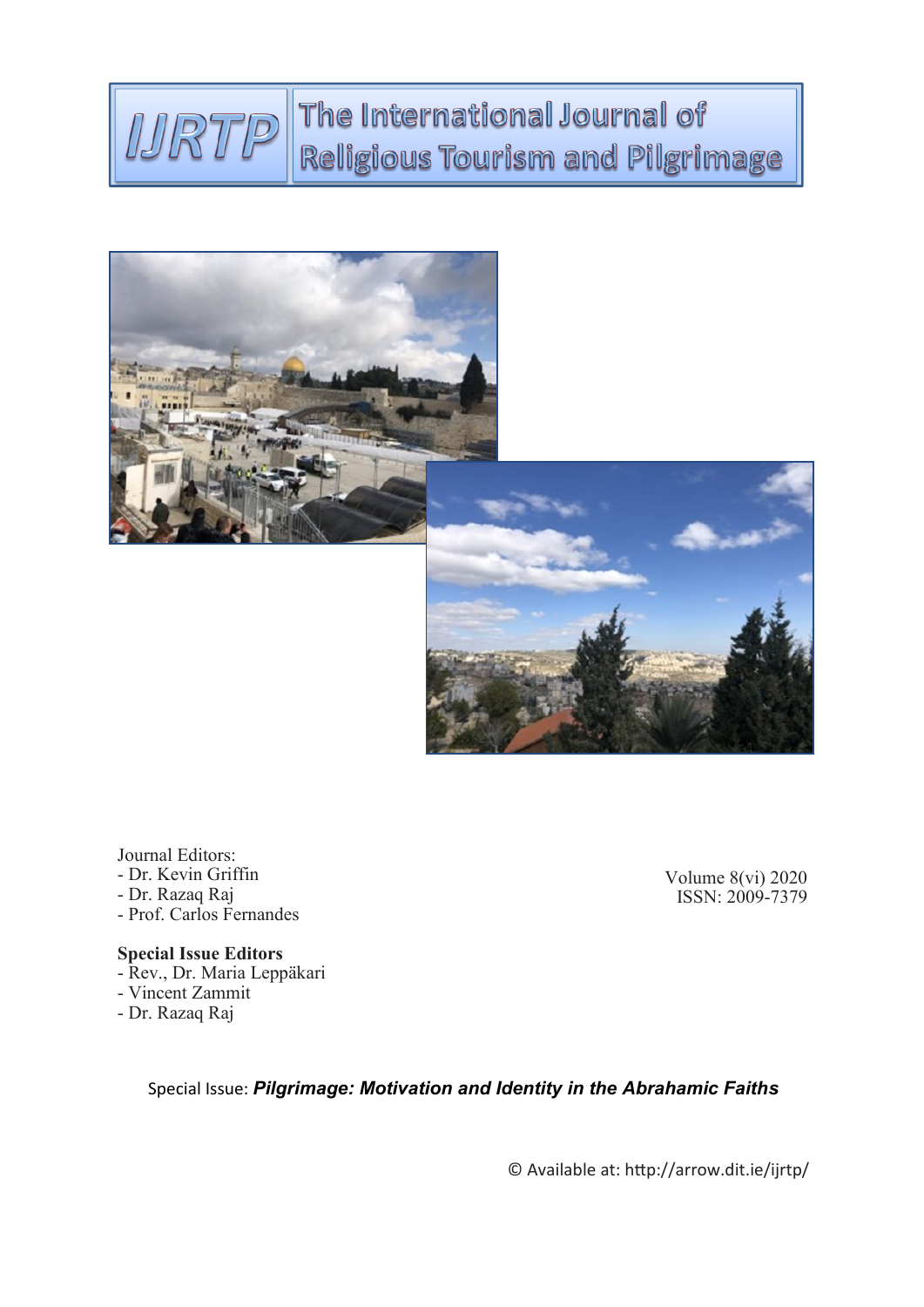# Table of Contents

| <b>Academic Papers</b>                                                                                                                              |    |
|-----------------------------------------------------------------------------------------------------------------------------------------------------|----|
| <b>Motivation for Muslim Travellers to the Holy City of Jerusalem</b><br>Razag Raj                                                                  |    |
| Day Tripping in Jerusalem: The Curious Case of How Russian Orthodox Christians<br>Became the Short-Term Tourists in the Holy Land<br>Dino Bozonelos | 12 |
| <b>Religious Pilgrimage: Experiencing Places, Objects and Events</b><br>Reverend Ruth Dowson                                                        | 24 |
| <b>Jewish Tourism to Malta: A Nostalgic Pilgrimage?</b><br>Vincent Zammit                                                                           | 39 |
| A Shared Pilgrimage Road in Israel and Palestine: From Utopia to Reality<br>Vitor Ambrósio                                                          | 48 |
| Pilgrim's Motivations: A Theoretical Approach to Pilgrimage as a Peacebuilding Tool<br>Silvia Aulet                                                 | 59 |

Cover Images : *Views of Jerusalem,*  Thanks to *Razaq Raj*